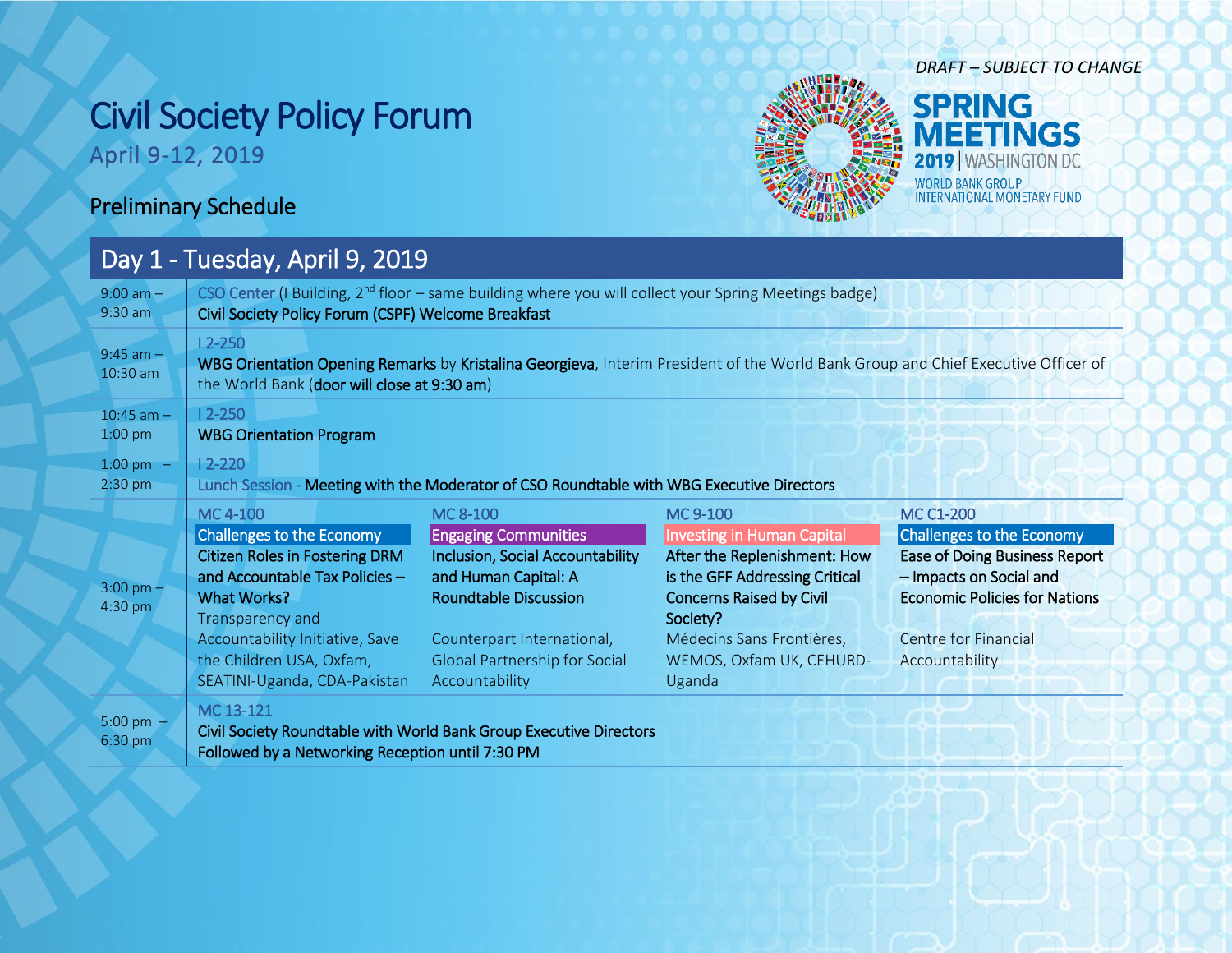|                              | Day 2 - Wednesday, April 10, 2019                                                                                                                                                                       |                                                                                                                                                                          |                                                                                                                                                                                     |                                                                                                                                                                         |
|------------------------------|---------------------------------------------------------------------------------------------------------------------------------------------------------------------------------------------------------|--------------------------------------------------------------------------------------------------------------------------------------------------------------------------|-------------------------------------------------------------------------------------------------------------------------------------------------------------------------------------|-------------------------------------------------------------------------------------------------------------------------------------------------------------------------|
| $9:00$ am $-$<br>10:30 am    | $12 - 210$<br><b>Investing in Human Capital</b><br>The Social and Economic<br><b>Challenges Affecting Fema</b><br>Migrant Workers: F<br>CANCELLED<br>Dilemmas<br>Ree                                    | $12 - 220$<br><b>Engaging Communities</b><br>Maximizing the Benefits of<br><b>Independent Dispute</b><br><b>Resolution to Address</b><br><b>Community Grievances</b>     | $12 - 250$<br><b>Challenges to the Economy</b><br><b>Mobilizing Private-Sector</b><br>Investment to Achieve the<br><b>SDGs</b>                                                      | IMF HQ2-03B-838B<br>Challenges to the Economy<br><b>Public Finance Management</b><br>Reforms as a Driver for<br><b>Inequality Reduction and</b><br><b>Inclusiveness</b> |
|                              | <b>Anant Hand of Mercy</b><br>Initiative (THOMI AFRICA)                                                                                                                                                 | Compliance Advisor<br>Ombudsman (IFC),<br><b>Accountability Counsel</b>                                                                                                  | International Tax and<br>Investment Center, Public<br><b>Financial Management-Tax</b><br>Africa                                                                                     | Civil Society Budget Advocacy<br>Group (CSBAG) Uganda                                                                                                                   |
| $10:30$ am $-$<br>$11:00$ am | <b>Coffee Break</b>                                                                                                                                                                                     | $12 - 440$<br>Regional CSO Networking: Latin America and the Caribbean                                                                                                   |                                                                                                                                                                                     |                                                                                                                                                                         |
| $11:00$ am $-$<br>12:30 pm   | $12 - 210$<br><b>Engaging Communities</b><br>Responding (or not) to Gender<br><b>Risks: Examples from IFI</b><br>Projects in Haiti<br><b>Gender Action, Accountability</b><br>Counsel, Bank Information | $12 - 220$<br>Challenges to the Economy<br><b>World Development Report</b><br>2020 on Global Value Chains:<br><b>Trading for Development</b><br>WDR2020 Team, World Bank | $12 - 250$<br><b>Investing in Human Capital</b><br>Show Me the Money! An<br><b>Equity Approach to Financing</b><br><b>Child Survival</b><br>Save the Children UK,<br><b>RESULTS</b> | IMF HQ2-03B-838B<br>Challenges to the Economy<br>The IMF Work on Corruption:<br><b>Update on Recent</b><br><b>Developments</b><br><b>IMF</b>                            |
| $12:00$ pm $-$<br>$1:15$ pm  | Center<br>IFC Building: F 11P-500<br>Lunch Session - A Dialogue with IFC CEO Philippe LeHouerou                                                                                                         |                                                                                                                                                                          |                                                                                                                                                                                     |                                                                                                                                                                         |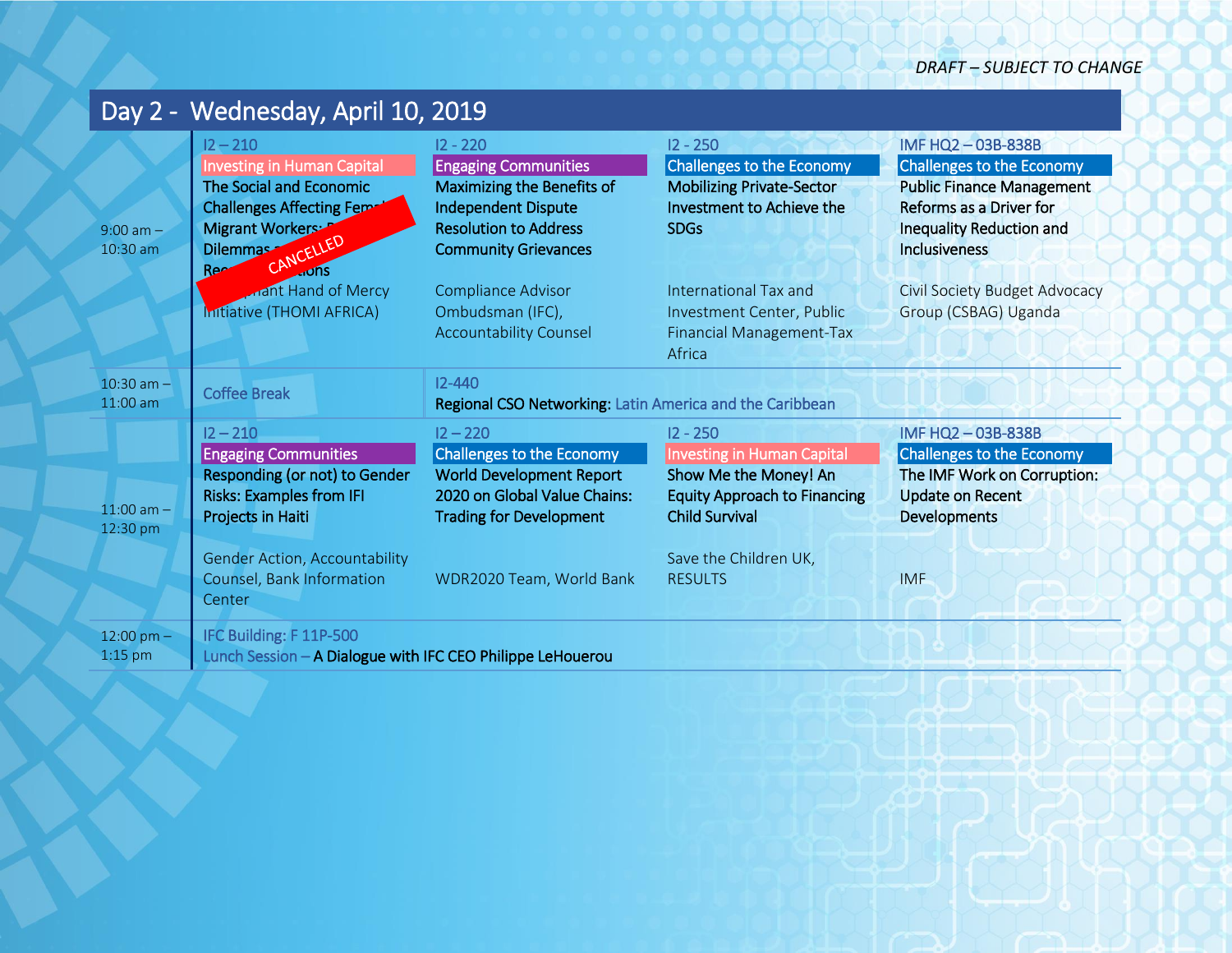*DRAFT – SUBJECT TO CHANGE*

| $\equiv$<br>$\sigma$<br>ட்<br>Innovation    | 1:30 pm $-$<br>3:00 pm         | $12 - 210$<br><b>Investing in Human Capital</b><br><b>Gaming for Development:</b><br>Using the Power of Games to<br>Achieve the Sustainable<br><b>Development Goals</b><br><b>Women Advancing Nutrition</b><br><b>Dietetics and Agriculture</b><br>(WANDA)                                   | $12 - 220$<br><b>Engaging Communities</b><br><b>Assessing Citizen Engagement</b><br>in World Bank Projects: What<br>is Really Happening?<br><b>Accountability Research</b><br>Center, Arab Watch Coalition | $12 - 250$<br><b>Building Resilience</b><br><b>Re-thinking Crisis Response:</b><br>How the World Bank and CSOs<br>can Work Better Together via<br><b>Risk Financing</b><br>Start Network, Mercy Corps,<br>Oxfam, Centre for Disaster<br>Protection | IMF HQ2-03B-838B<br><b>Building Resilience</b><br>Sustainable Infrastructure:<br>Aligning with Rights and SDGs<br>Christian Aid, Bretton Woods<br>Project, ITUC, EURODAD,<br>Urgewald, Debt Justice<br>Norway, SID, LATINDADD                             |
|---------------------------------------------|--------------------------------|----------------------------------------------------------------------------------------------------------------------------------------------------------------------------------------------------------------------------------------------------------------------------------------------|------------------------------------------------------------------------------------------------------------------------------------------------------------------------------------------------------------|----------------------------------------------------------------------------------------------------------------------------------------------------------------------------------------------------------------------------------------------------|-----------------------------------------------------------------------------------------------------------------------------------------------------------------------------------------------------------------------------------------------------------|
| CSO                                         | $3:00 \text{ pm} -$<br>4:00 pm | <b>Coffee Break</b>                                                                                                                                                                                                                                                                          | $12 - 440$<br>Regional CSO Networking: South and East Asia                                                                                                                                                 |                                                                                                                                                                                                                                                    |                                                                                                                                                                                                                                                           |
| pm<br>5:00<br>$1:00$ pm<br><b>MC Atrium</b> | $4:00 \text{ pm} -$<br>5:30 pm | $12 - 210$<br><b>Investing in Human Capital</b><br><b>Overcoming Obstacles to</b><br><b>Educating Girls to Reduce</b><br><b>Child Marriages and Improve</b><br><b>Economic Opportunities for</b><br>Women<br><b>Association for Community</b><br><b>Empowerment Solutions</b><br>(ACESWorld) | $12 - 220$<br><b>Challenges to the Economy</b><br>Beyond the Hype: Using Low-<br>Cost Sensors, Satellites are<br>Smartphones to Ta<br>CANCELLED<br><b>World Crise</b><br>one, Code for Africa<br>(LTA)     | $12 - 250$<br><b>Building Resilience</b><br><b>Improving Access to Electricity</b><br>and Responding to the<br><b>Demand for Renewable Energy</b><br>in WBG Client Countries<br>Tearfund, Christian Aid,<br>Oxfam, Big Shift Global                | IMF HQ2-03B-838B<br>Challenges to the Economy<br>Austerity and the Right to<br>Health: the IMF's Role in<br><b>Expanding Fiscal Space for</b><br><b>Public Spending</b><br>Wemos Foundation,<br>ActionAid, Bretton Woods<br>Project, CESR, Eurodad, INESC |
|                                             |                                |                                                                                                                                                                                                                                                                                              |                                                                                                                                                                                                            |                                                                                                                                                                                                                                                    |                                                                                                                                                                                                                                                           |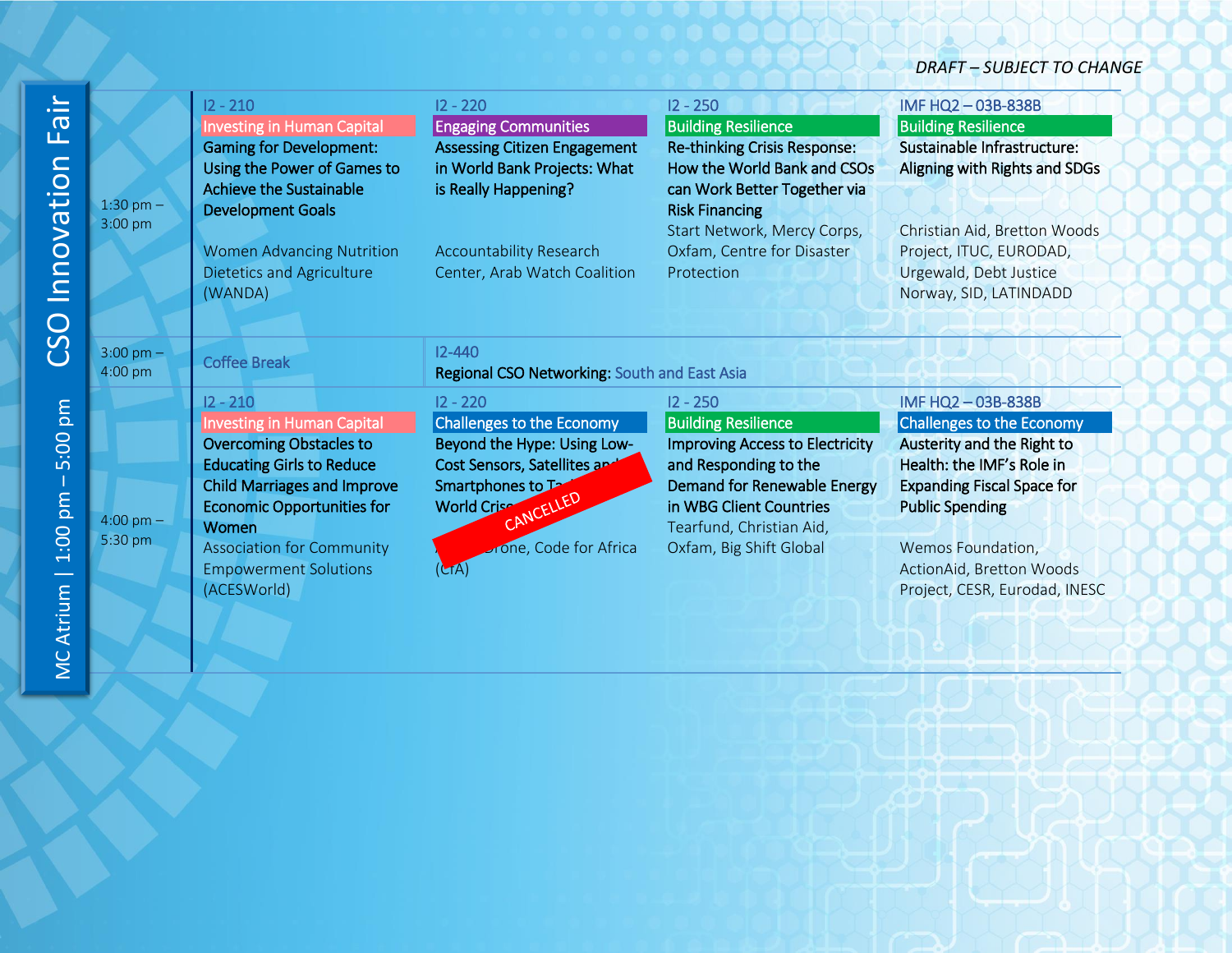| Day 3 - Thursday, April 11, 2019 |                                                                                                                                                                                                               |                                                                                                                                                                                                                                                                                                              |                                                                                                                                                                                                                                             |                                                                                                                                                                                                                                                                                                                                         |  |
|----------------------------------|---------------------------------------------------------------------------------------------------------------------------------------------------------------------------------------------------------------|--------------------------------------------------------------------------------------------------------------------------------------------------------------------------------------------------------------------------------------------------------------------------------------------------------------|---------------------------------------------------------------------------------------------------------------------------------------------------------------------------------------------------------------------------------------------|-----------------------------------------------------------------------------------------------------------------------------------------------------------------------------------------------------------------------------------------------------------------------------------------------------------------------------------------|--|
| $9:00$ am $-$<br>10:30 am        | $12 - 210$<br><b>Engaging Communities</b><br><b>Evaluating IMF Financial</b><br>Surveillance<br>Independent Evaluation Office<br>of the International<br><b>Monetary Fund</b>                                 | $12 - 220$<br><b>Engaging Communities</b><br>Stakeholder Engagement in<br>the Face of Shrinking Civil<br><b>Society Space and Reprisals</b><br><b>Against Community</b><br>Representatives<br>Bank Information Center, The<br>World Bank Inspection Panel                                                    | $12 - 250$<br><b>Challenges to the Economy</b><br><b>Financial Inclusion to Financial</b><br>Sustainability-Empowering<br>Women in South Asia and<br>across the Globe<br>Atlantic Council, NGO<br>Committee on Financing for<br>Development | IMF HQ2-03B-838B<br><b>Challenges to the Economy</b><br>Leaving No One Behind:<br><b>Strengthening Social</b><br><b>Protection Systems with</b><br><b>Humanitarian Cash Transfers</b><br>The Cash Learning<br>Partnership, CARE, Mercy<br>Corps, Oxfam, IRC, Danish<br>Refugee Council, Norwegian<br>Refugee Council                    |  |
| $10:30$ am $-$<br>$11:00$ am     | <b>Coffee Break</b>                                                                                                                                                                                           | $12 - 440$<br>Regional CSO Networking: Africa and the Middle East                                                                                                                                                                                                                                            |                                                                                                                                                                                                                                             |                                                                                                                                                                                                                                                                                                                                         |  |
| $11:00$ am $-$<br>12:30 pm       | $12 - 210$<br>Challenges to the Economy<br>Beyond the Crisis of the Liberal<br>World towards an Economy of<br>Life<br>World Council of Churches,<br>ACT Alliance, Christian Aid,<br><b>Islamic Relief USA</b> | $12 - 220$<br><b>Building Resilience</b><br><b>Climate Change and the World</b><br><b>Bank Group's Energy Portfolio:</b><br>Projects, Policy Lending, and<br><b>Financial Intermediaries</b><br>Urgewald, BIC Europe,<br><b>Inclusive Development</b><br>International, E3G, Bretton<br><b>Woods Project</b> | $12 - 250$<br>Challenges to the Economy<br><b>Global Value Chains and</b><br><b>Sustainable Development</b><br><b>International Trade Union</b><br>Confederation                                                                            | IMF HQ2-03B-838B<br><b>Challenges to the Economy</b><br>Can Finance be Effectively<br>Governed? A Spectrum of<br><b>Views from "Networks of</b><br>Elites" to "Regulation from<br>Below"<br>Friedrich-Ebert-Stiftung,<br>Committee for Better Banks,<br><b>ITUC, Americans for Financial</b><br>Reform, New Rules for Global<br>Finance |  |
| 12:30 pm $-$<br>$1:30$ pm        | <b>Lunch Break</b>                                                                                                                                                                                            |                                                                                                                                                                                                                                                                                                              |                                                                                                                                                                                                                                             |                                                                                                                                                                                                                                                                                                                                         |  |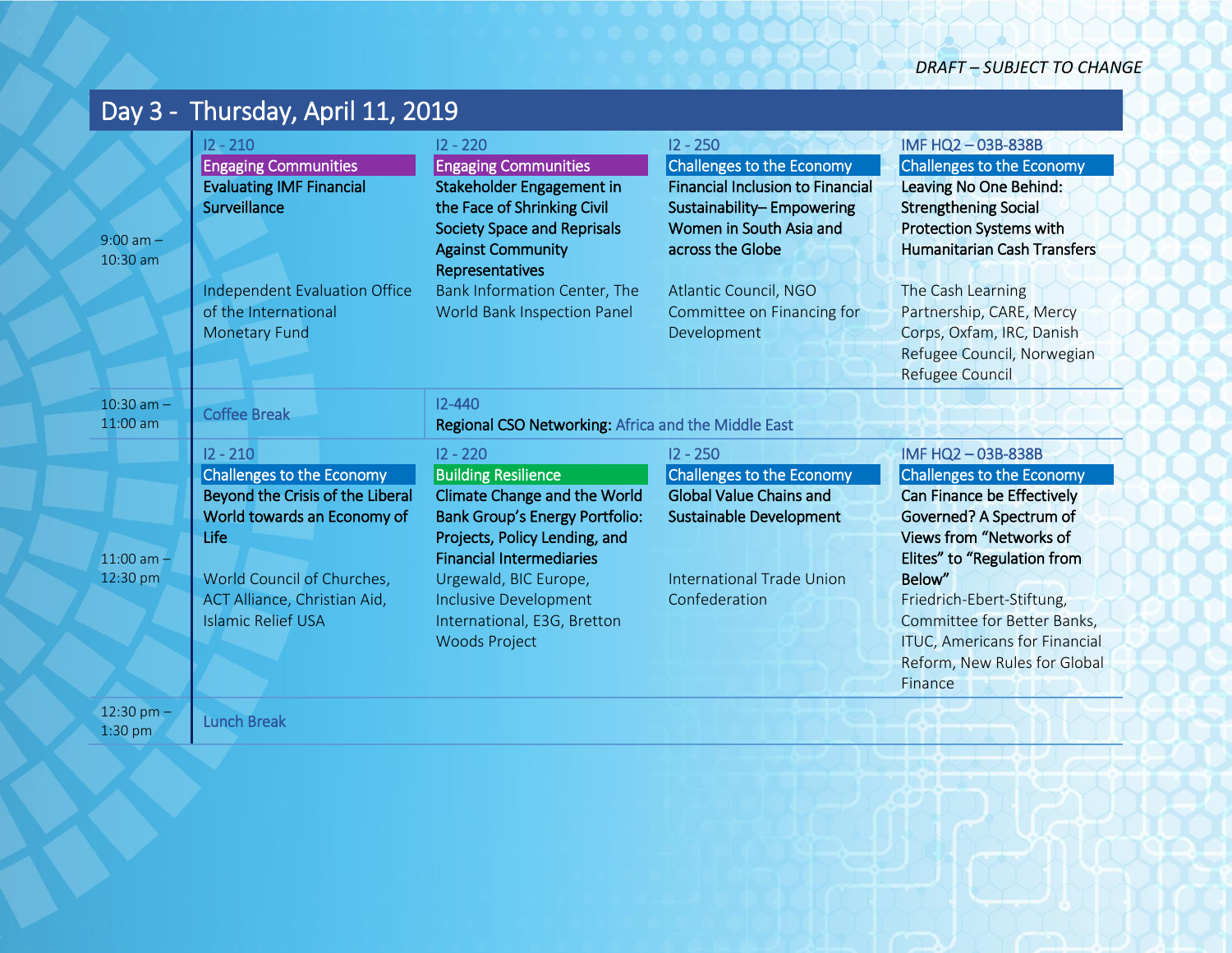*DRAFT – SUBJECT TO CHANGE*

| $1:30$ pm $-$<br>3:00 pm       | $12 - 210$<br>Challenges to the Economy<br>Tax for Development, Addis<br>Tax Initiative and the Nordic<br>Model - Reducing Inequality?<br>Norwegian Church Aid, Action<br>Aid Denmark, Norwegian<br>Church Aid, Diakonia, TJN<br>Norway, Fingo | $12 - 220$<br><b>Building Resilience</b><br><b>National Regulatory</b><br><b>Frameworks and Social &amp;</b><br><b>Environmental Safeguards of</b><br><b>Financial Institutions in Latin</b><br>America<br>AAS Colombia, FUNDEPS<br>Argentina, DAR Perú, COICA<br>Latin América, AIDESEP Perú | $12 - 250$<br><b>Investing in Human Capital</b><br>The Importance of Investing in<br><b>Disability Inclusive Early</b><br><b>Childhood Development (ECD)</b><br>GCE-US, Light for the World,<br>Open Society Foundation,<br><b>Bank Information Center</b> | IMF HQ2-03B-838B<br><b>Challenges to the Economy</b><br>Wealth over Democracy: IMF<br>Governance 75 Years On<br>Bretton Woods Project,<br>Eurodad                                                                                                           |
|--------------------------------|------------------------------------------------------------------------------------------------------------------------------------------------------------------------------------------------------------------------------------------------|-----------------------------------------------------------------------------------------------------------------------------------------------------------------------------------------------------------------------------------------------------------------------------------------------|------------------------------------------------------------------------------------------------------------------------------------------------------------------------------------------------------------------------------------------------------------|-------------------------------------------------------------------------------------------------------------------------------------------------------------------------------------------------------------------------------------------------------------|
| $3:00 \text{ pm} -$<br>3:30 pm | <b>Coffee Break</b>                                                                                                                                                                                                                            | $12 - 440$<br>Regional CSO Networking: Europe and Central Asia                                                                                                                                                                                                                                |                                                                                                                                                                                                                                                            |                                                                                                                                                                                                                                                             |
| $3:30 \text{ pm} -$<br>5:00 pm | $12 - 210$<br><b>Engaged Communities</b><br>Listen Up! Youth Leading on<br>the SDGs<br>Junior Chamber International,<br>AIESEC International, Let's Do<br>It! Foundation                                                                       | $12 - 220$<br><b>Building Resilience</b><br><b>Towards Peace and Resilience</b><br>in Protracted Crises: Assessing<br><b>Risks and Opportunities in</b><br>Nigeria and Somalia<br>Search for Common Ground,<br>Mercy Corps, USAID                                                             | $12 - 250$<br><b>Investing in Human Capital</b><br><b>Private Provision of Education</b><br>through PPPs: Rights, Equity<br>and the Role of the World<br><b>Bank and GPE</b><br>Oxfam, RESULTS, GCE, ISER,<br>GIESCR, ActionAid, RTE<br>Initiative         | IMF HQ2-03B-838B<br><b>Challenges to the Economy</b><br>Weathering the Next Storm -<br>Debt Relief as Crisis Response<br>for Caribbean Small Island<br><b>Developing States</b><br>Jubilee Germany, Jubilee<br>Caribbean, EURODAD, Jubilee<br>Debt Campaign |